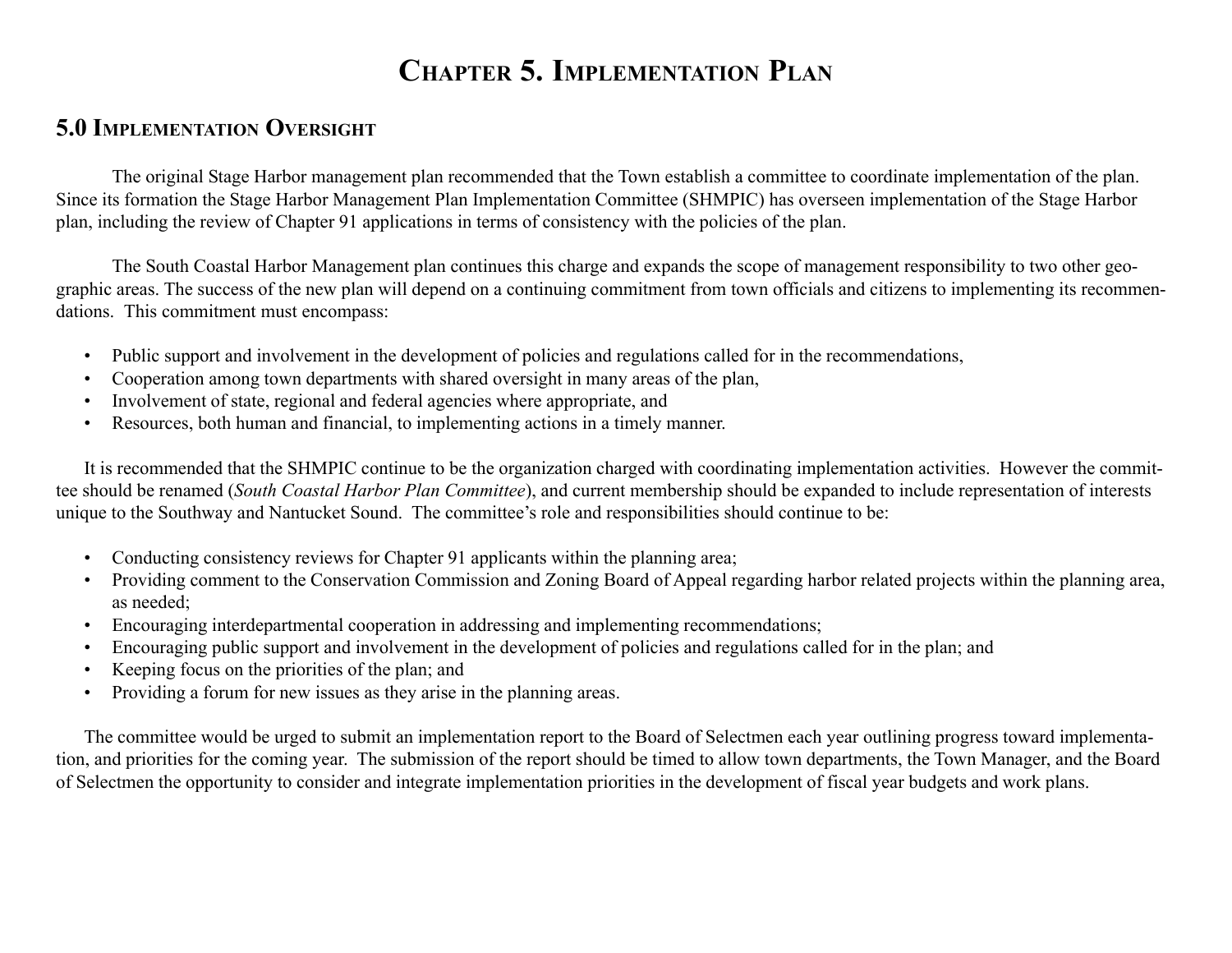#### 5.1 Implementation Matrices

The following matrices identify each recommendation in the plan, the parties that should be involved in the implementation, and the levels of resources needed to implement each action.

Responsible parties are those local, state or federal agencies that should have input in the implementation of a particular recommendation. An asterisk (\*) is placed next to the party with lead responsibility for implementation of that recommendation, even if the party does not have the ultimate decision making authority. The parties are abbreviated as follows:

 $ACE - Army Corp of Engineers$  $BOS - Board$  of Selectmen CC – Conservation Commission CCSN – Cape Cod Stranding Network CPA - Community Preservation Act Committee CRD – Coastal Resources Dept. DPW – Department of Public Works HBR - Harbormaster  $HED - Health & Environment Dept.$ MADEP – MA Dept. Environmental Protection NPS – National Park Service  $LBOSC - Land Bank & Open Space Committee$ PB - Planning Board PD – Police Dept.  $PRC - Parks & Recreation Commission$  $SC - Shellfish$  Constable SAC - Shellfish Advisory Committee  $TC$  – Town Counsel  $USFWS - US Fish & Wildlife Service$ WAC – Waterways Advisory Committee

Due to limitations on resources, it is necessary to indicate the relative sense of priority assigned to each recommendation. The number "1" indicates the highest relative priority, and the number "5" indicates the lowest relative priority.

The resources column indicates whether the recommendation can be accomplished through existing department capabilities and budgets, or whether a separate appropriation would be necessary.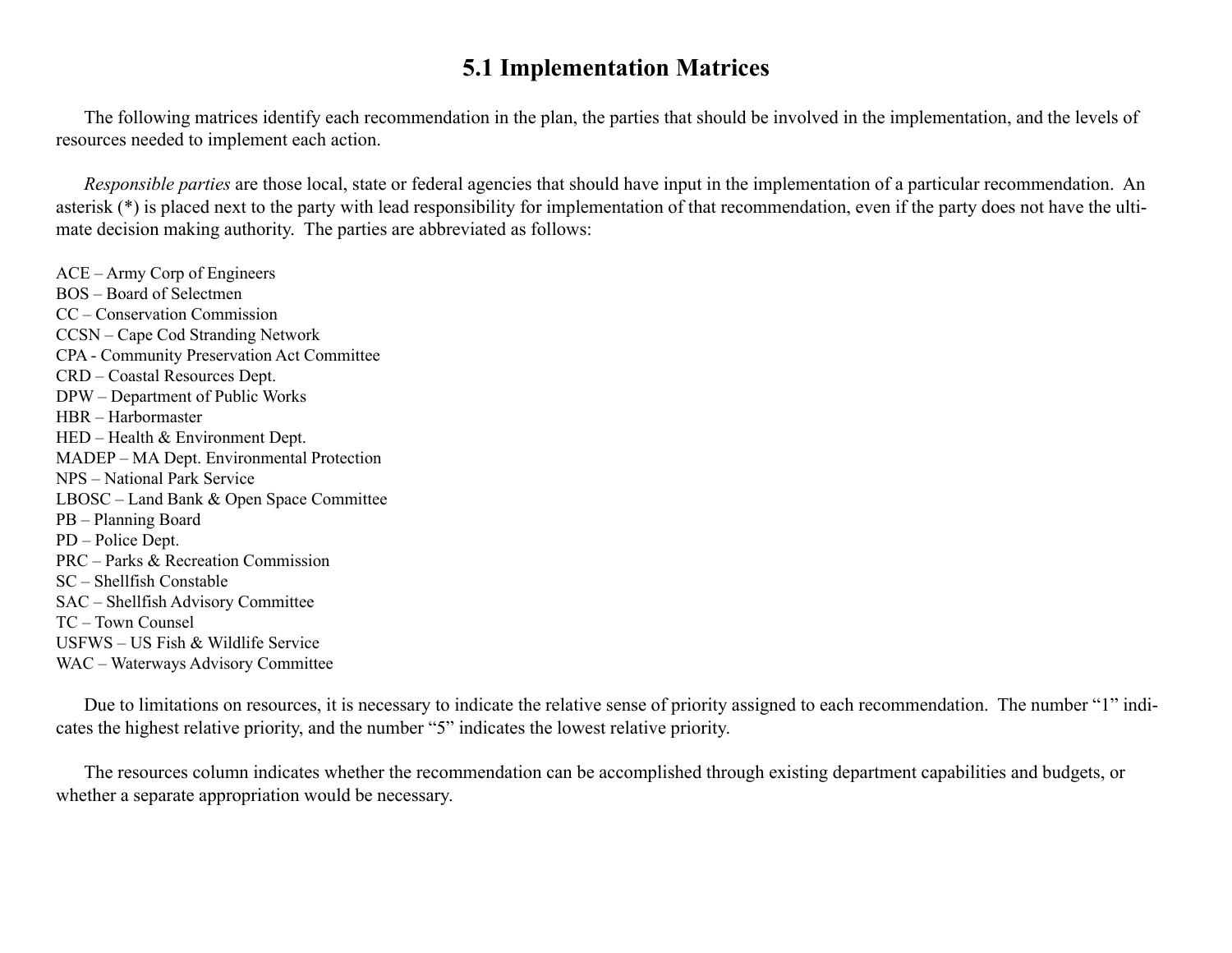# STAGE HARBOR COMPLEX: TOWN LANDINGS AND ACCESS POINTS

| Recommendation                                                                                                                                                                                                       | <b>Responsible Parties</b> | Priority<br>1 (high)-5 (low) Resources |                                                     |
|----------------------------------------------------------------------------------------------------------------------------------------------------------------------------------------------------------------------|----------------------------|----------------------------------------|-----------------------------------------------------|
| Continue a high level of municipal investment in the<br>acquisition, improvement, maintenance, and management<br>of town landings, access points and associated facilities.                                          | *CRD, HBR, WAC, BOS 1      |                                        | Staff time. Appropriations as needed.               |
| Develop a public education program about the opportunities,<br>facilities, and regulations associated with various landings<br>and access points.                                                                    | *CRD, HBR, WAC             | 2                                      | Saff time. Minimum appropriations for materials     |
| Develop a parking plan that addresses the vehicular<br>access issues unique to each landing.                                                                                                                         | *CRD, DPW, WAC             | $\mathbf{1}$                           | Staff time. Minimum appropriations for site work.   |
| Secure permanent public use and access to Bridge Street<br>landing, if possible.                                                                                                                                     | *CRD, BOS                  | $\overline{2}$                         | Undetermined.                                       |
| Develop and implement a plan to locate permanent or<br>seasonal public restrooms at heavily used landings and access<br>points, as needed.                                                                           | *CRD, WAC, CC, BH          | 3                                      | Staff time. Appropriations as needed for restrooms. |
| Identify all access points that may not be governed by the<br>Town's existing regulations for landings and water dependent<br>properties and address the need to clarify regulatory oversight<br>at these locations. | *CRD, WAC, BOS             | 3                                      | Staff time.                                         |
| Develop a dinghy storage plan appropriate to conditions at<br>each town landing or access point.                                                                                                                     | *CRD, HBR, WAC             | $\mathfrak{Z}$                         | Staff time. Minimum appropriations to implement.    |
| Identify and evaluate opportunities to create new public<br>access points as they may become available.                                                                                                              | *CRD, BOS, LBOSC           | $\overline{2}$                         | Staff time. Appropriations as needed for sites.     |
| <b>STAGE HARBOR COMPLEX: COMMERCIAL FISHING INFRASTRUCTURE</b>                                                                                                                                                       |                            |                                        |                                                     |
| Recommendation<br>Evaluate options for ensuring adequate offloading, packaging<br>and storage facilities for the commercial fleet in perpetuity,<br>through repair and maintenance of existing facilities and        | <b>Responsible Parties</b> | Priority 1 (high)-5 (low)              | Resources                                           |
| potential addition of new facilities.                                                                                                                                                                                | *CRD, HBR, BOS             | 3                                      | Staff time. Appropriations as needed for repairs.   |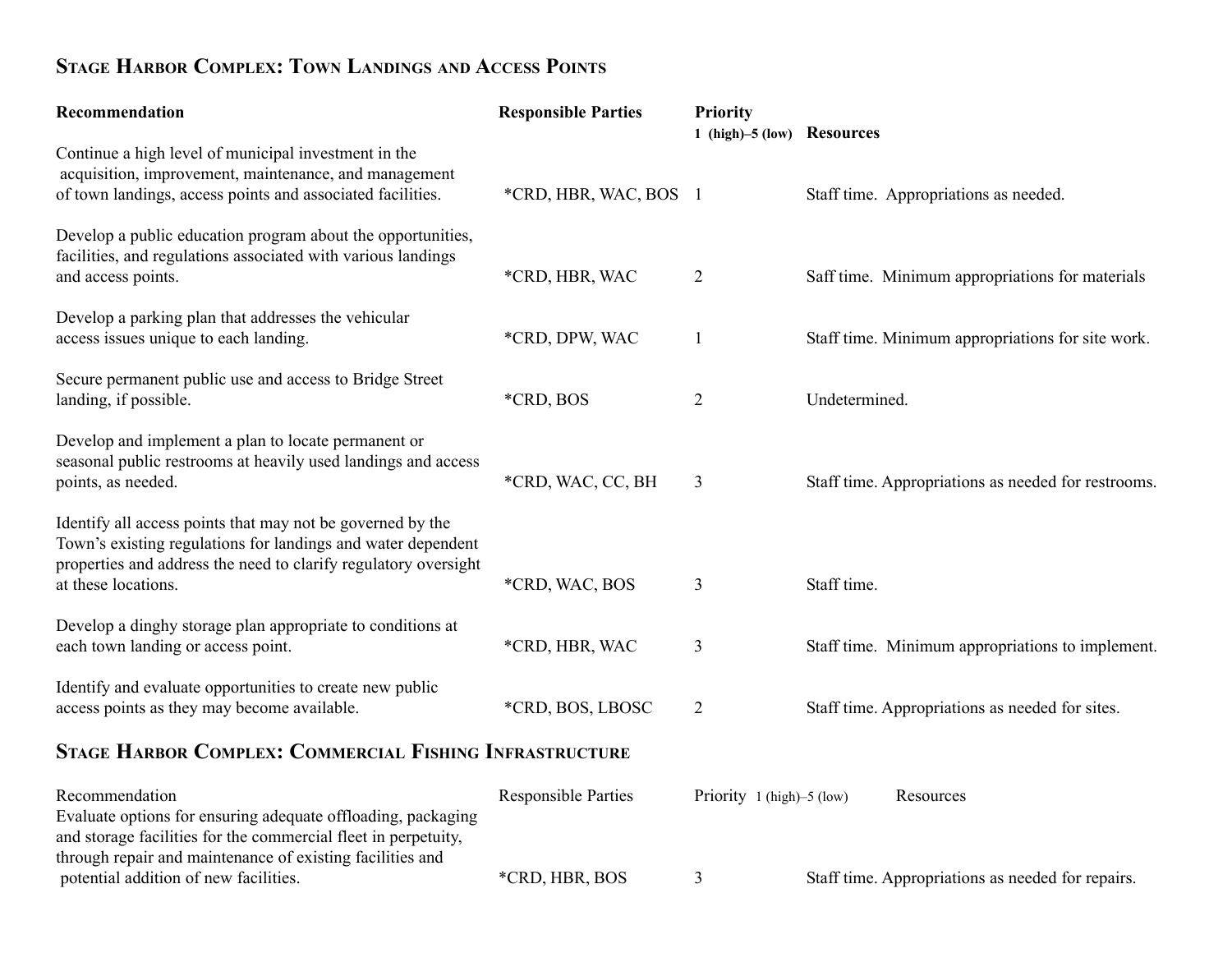| Operators of commercial offloading facilities should provide<br>adequate waste management procedures and equipment,<br>commensurate with the operation and services provided by<br>the facility, in order to prevent degradation of water quality    |                              |                |                                       |
|------------------------------------------------------------------------------------------------------------------------------------------------------------------------------------------------------------------------------------------------------|------------------------------|----------------|---------------------------------------|
| or surrounding resources.                                                                                                                                                                                                                            | *Facilities Owners, CRB, HBR |                | Staff time for monitoring compliance  |
| Ensure availability of adequate haul out facilities for the<br>commercial fleet, provided they meet the most stringent<br>applicable environmental requirements.                                                                                     | *CRD, HBR, HED               | $\overline{2}$ | Staff time. Appropriations as needed. |
| Provide a reasonable number of moorings to be made<br>available to transient boats, provided the boat operators<br>adhere to all applicable bylaws and regulations.                                                                                  | $*HBR$                       | $\overline{2}$ | Staff time                            |
| Continue to acquire public moorings at a reasonable rate<br>in balance with the demand for private moorings.                                                                                                                                         | *HBR                         | 2              | Staff time                            |
| Protect provisions within the zoning code that allow for<br>gear storage in residential areas; and continue to evaluate<br>potential alternate storage locations. Develop and enforce<br>guidelines and access restrictions to prevent misuse of the |                              |                |                                       |
| gear storage area at Chatham Airport.                                                                                                                                                                                                                | *PB, CRD *HBR                |                | Staff time                            |

### STAGE HARBOR COMPLEX: MARINA AND RECREATIONAL BOATING FACILITIES

| <b>Recommendation</b><br>Marinas and boatyards should be brought into compliance<br>with all existing federal, state and local water quality                       | <b>Responsible Parties</b> | Priority 1 (high)–5 (low) |            | <b>Resources</b>                                     |
|--------------------------------------------------------------------------------------------------------------------------------------------------------------------|----------------------------|---------------------------|------------|------------------------------------------------------|
| protection regulations and measures.                                                                                                                               | *HED, CC                   |                           | Staff time |                                                      |
| Marinas and boatyards should be allowed to expand<br>activities provided they meet stringent environmental<br>requirements and have exhausted upland site options. | *HED, PB, ZBA              | $\overline{4}$            | Staff time |                                                      |
| <b>STAGE HARBOR COMPLEX: MOORINGS</b>                                                                                                                              |                            |                           |            |                                                      |
| Recommendation<br>The Harbormaster and the Waterways Advisory Committee                                                                                            | <b>Responsible Parties</b> | Priority 1 (high)–5 (low) |            | <b>Resources</b>                                     |
| should develop a comprehensive mooring program.                                                                                                                    | *HBR, CRD, WAC             |                           |            | Staff time. Appropriations as needed for engineering |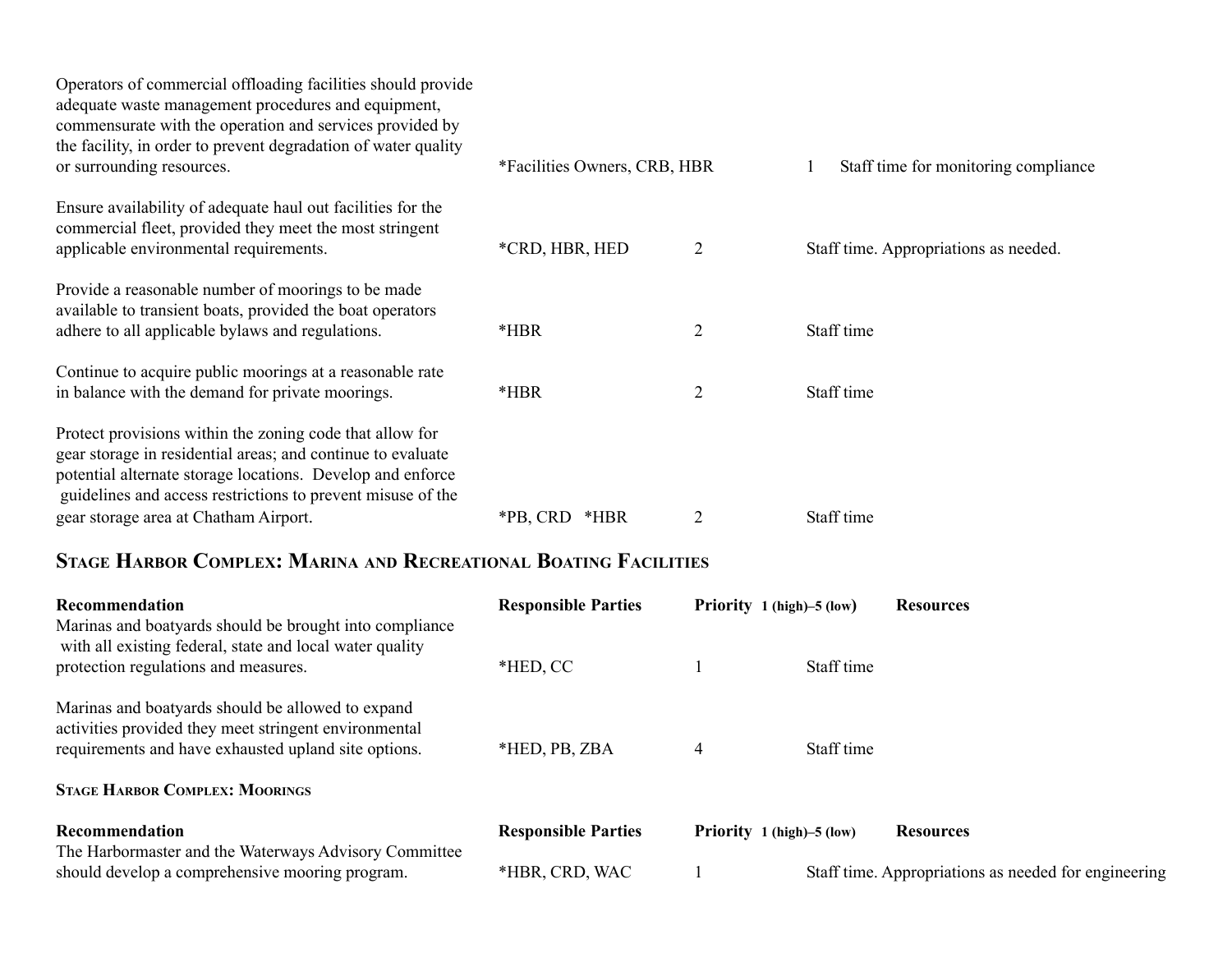|                                                                                                                                                                                                                                                       |                            |                           | or implementation                             |
|-------------------------------------------------------------------------------------------------------------------------------------------------------------------------------------------------------------------------------------------------------|----------------------------|---------------------------|-----------------------------------------------|
| Evaluate the utilization of environmentally compatible<br>mooring technologies and techniques.                                                                                                                                                        | *HBR, CRD, WAC             | $\mathbf{1}$              | Staff time. Minimum appropriations as needed. |
| Designate environmentally sensitive areas and enforce the<br>removal of concrete block moorings from those areas within<br>five years of the designation.                                                                                             | *HBR, CRD, HED             | $\overline{1}$            | Staff time                                    |
| Evaluate and address insurance liability and compliance<br>issues for temporary use of moorings by a vessel other than<br>the permit holder's.                                                                                                        | *TC, BOS, CRD, HBR         | 3                         | Staff time                                    |
| STAGE HARBOR COMPLEX: REGULATION OF PRIVATE PIERS AND OTHER SHORELINE STRUCTURES                                                                                                                                                                      |                            |                           |                                               |
| Recommendation                                                                                                                                                                                                                                        | <b>Responsible Parties</b> | Priority 1 (high)-5 (low) | <b>Resources</b>                              |
| Undertake an assessment of the entire Stage Harbor Complex<br>shoreline, focusing on the public access, navigation, and<br>natural resource values addressed by the management plan.                                                                  | *HED, CRD, SC              | $\mathbf{1}$              | Staff time                                    |
| Use the assessment to designate areas where the location of<br>private piers may or may not be consistent with the management<br>plan; and to develop performance and design standards for private<br>docks in areas where they may be consistent.    | *HED, CRD, PB, CC          | $\mathbf{1}$              | Staff time                                    |
| Use the assessment to designate areas where the location<br>of private piers may or may not be consistent with the<br>management plan; and to develop performance and design<br>standards for private docks in areas where they may be<br>consistent. | *HED, CRD, PB, CC          | $\overline{1}$            | Staff time                                    |
| Use the assessment to evaluate the appropriateness of<br>catwalks and erosion control structures and, if necessary,<br>develop permitting guidelines for areas where those structures<br>may be permitted.                                            | *HED, CRD, PB, CC          | $\overline{1}$            | Staff time                                    |
| Take action to ensure that the Davis dock is<br>removed expeditiously.                                                                                                                                                                                | *CRD, BOS                  | $\mathbf{1}$              | Undetermined. Owner to bear expense.          |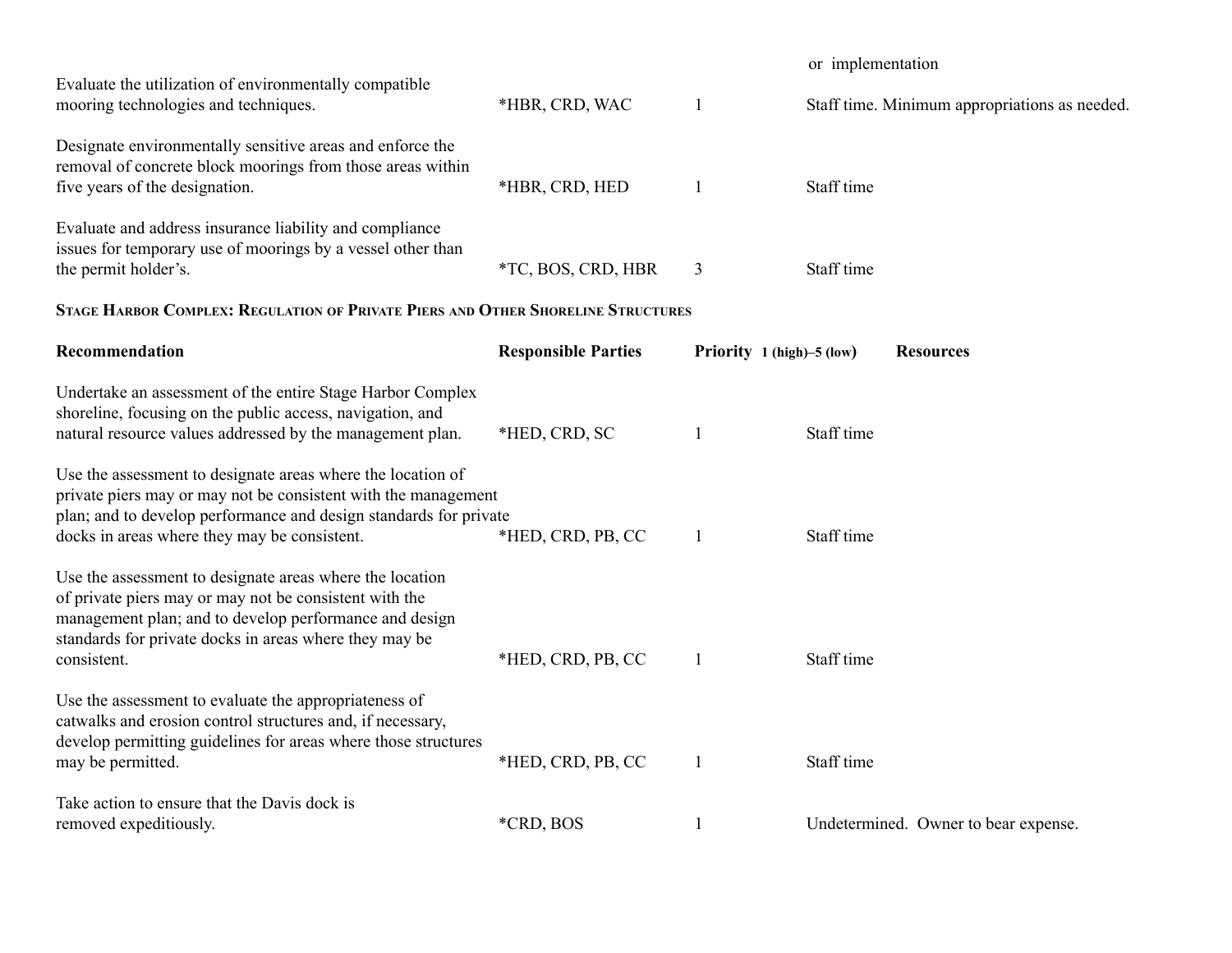| Work with the Department of Environmental Protection          |               |            |
|---------------------------------------------------------------|---------------|------------|
| to monitor all structures within tidelands, including docks,  |               |            |
| piers, bulkheads and stairways, and ensure they have a valid  |               |            |
| Chapter 91 license and that the provisions of the license are |               |            |
| being enforced.                                               | *CRB, HED, CC | Staff time |

#### STAGE HARBOR COMPLEX: DREDGING

| Recommendation                                                                                                                                  | <b>Responsible Parties</b> | Priority 1 (high)-5 (low) | <b>Resources</b>                       |
|-------------------------------------------------------------------------------------------------------------------------------------------------|----------------------------|---------------------------|----------------------------------------|
| Continue maintenance dredging to continue safe access into<br>the Stage Harbor Complex, and for the use of facilities there.                    | *CRD, HBR, ACE             |                           | Staff time. ACE to bear expense.       |
| Allow improvement (new) dredging in areas where shoaling is<br>limiting access through traditionally important publicly<br>navigable waterways. | *CRD, HBR, CC              |                           | Appropriations for projects as needed. |
| Undertake regular bathymetric surveys of all navigable<br>channels throughout the Complex.                                                      | *CRD                       |                           | Minimum appropriations as needed.      |

#### STAGE HARBOR COMPLEX: BOATING SAFETY AND NAVIGATION

| <b>Recommendation</b>                                                                                                                                          | <b>Responsible Parties</b> | <b>Priority</b> 1 (high) $-5$ (low) |            | <b>Resources</b>                       |
|----------------------------------------------------------------------------------------------------------------------------------------------------------------|----------------------------|-------------------------------------|------------|----------------------------------------|
| Continue to use all means available to manage the number<br>and size of boats that access the Stage Harbor Complex<br>through town landings and access points. | *CRD, PB, CC               | 3                                   | Staff time |                                        |
| Continue active, highly visible patrol presence during the<br>prime boating season (Memorial Day through Labor Day),<br>especially on weekends.                | *HBR                       |                                     |            | Increase in patrol staff as warranted. |
| Allow relocation of lobster pots by appropriate town officials<br>as necessary if pots are located in areas where they pose a<br>hazard to navigation.         | $*HBR$                     |                                     | Staff time |                                        |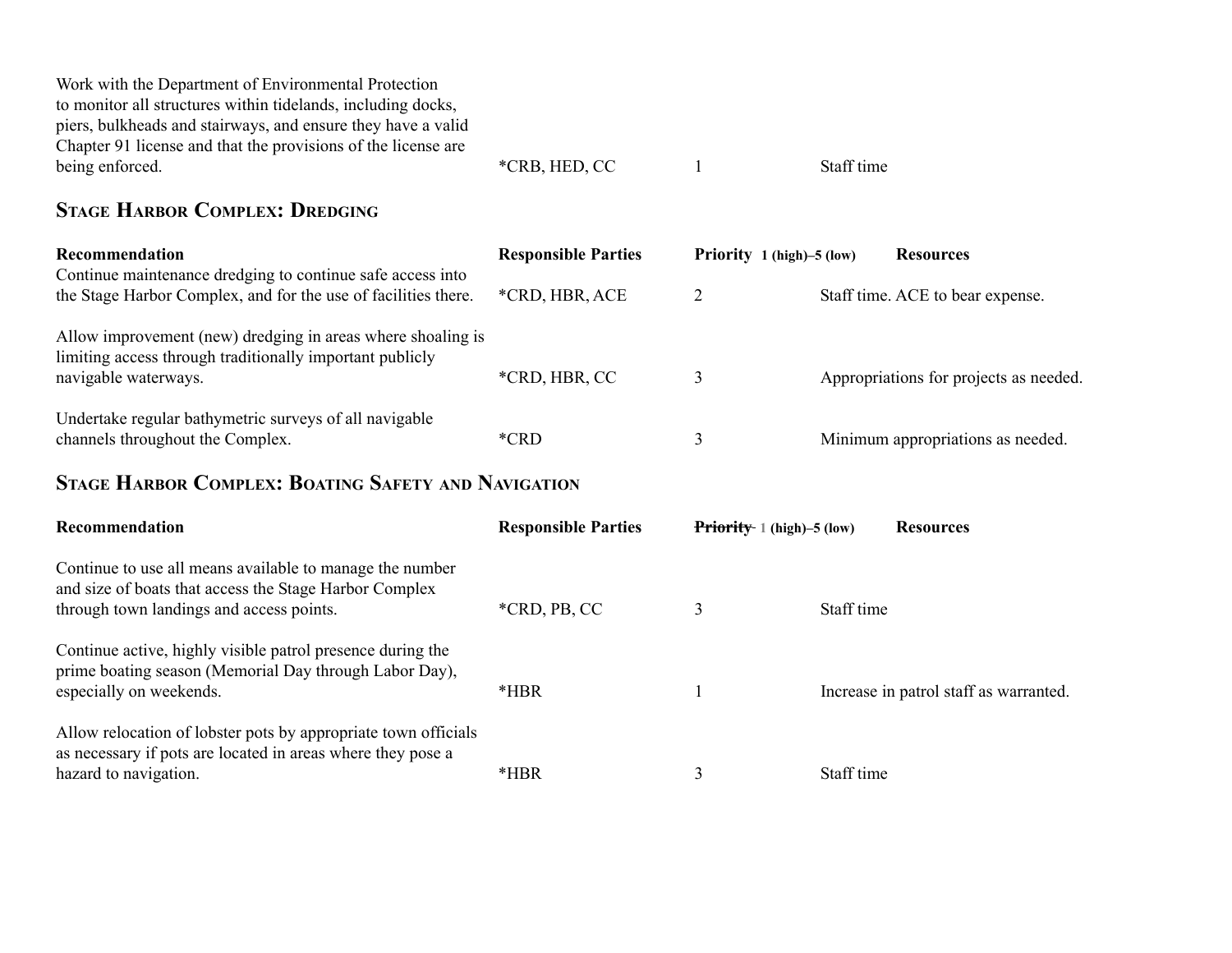| Develop a public education program and/or changes in           |           |                                                  |
|----------------------------------------------------------------|-----------|--------------------------------------------------|
| waterways regulation to promote safe and appropriate           |           |                                                  |
| use of recreational equipment and activities, including        |           |                                                  |
| but not limited to kayaks and canoes, para-sails, kite-boards, |           |                                                  |
| towed tubes and water skis, and swimming.                      | *HBR, CRD | Staff time. Minimum appropriation for materials. |

### STAGE HARBOR COMPLEX: COMMERCIAL AND RECREATIONAL SHELLFISHING

| Recommendation                                                                                                                                                                                             | <b>Responsible Parties</b> | Priority 1 (high)–5 (low) | <b>Resources</b>                                         |
|------------------------------------------------------------------------------------------------------------------------------------------------------------------------------------------------------------|----------------------------|---------------------------|----------------------------------------------------------|
| Continue the Town's commitment to propagation of the<br>wild shell fishery; explore the benefits of expanding the<br>propagation program; and evaluate the adequacy of the existing<br>upwelling facility. | *SC, SAC                   | $\overline{2}$            | Increase in staff time and materials as<br>appropriate.  |
| Increases the amount of resources for enforcement to<br>match the increase in the number of permit holders.                                                                                                | $*SC$                      |                           | Increase in staff time as warranted.                     |
| The on-going management of town landings should ensure<br>that offloading activity is undertaken in compliance with<br>all applicable bylaws and regulations.                                              | *CRD, SC                   | $\overline{2}$            | Staff time                                               |
| Evaluate creative methods for addressing demand for<br>increased access to moorings for commercial shellfishermen.                                                                                         | *CRD, HBR                  | 3                         | Staff time                                               |
| Require applicants for projects within coastal resource<br>areas to provide documented assessment of impacts on shellfish<br>or shellfish habitat and access to shellfish beds.                            | $*CC$                      | $\overline{2}$            | Staff time                                               |
| <b>STAGE HARBOR COMPLEX: WETLANDS AND EELGRASS</b>                                                                                                                                                         |                            |                           |                                                          |
| Recommendation                                                                                                                                                                                             | <b>Responsible Parties</b> | Priority 1 (high)–5 (low) | <b>Resources</b>                                         |
| Make salt marsh protection a priority consideration in<br>the review of projects for private docks, marina or boatyard<br>expansion, erosion control structures, walkways and dredging.                    | $*CC$                      |                           | Staff time. Appropriations for restoration<br>as needed. |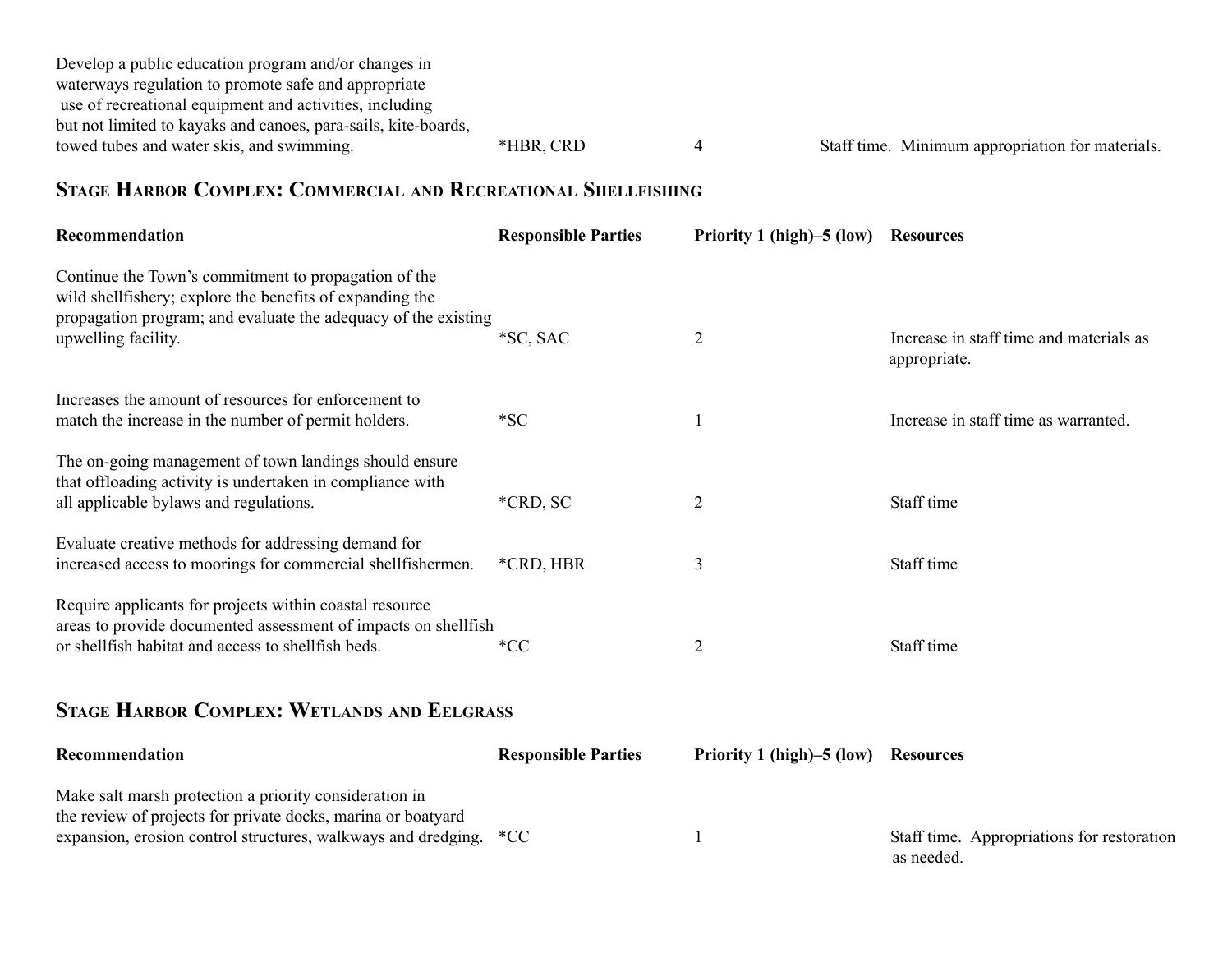| Identify opportunities for the restoration of damaged<br>salt marsh, and for acquisition of land for inland migration.    | *HED, CRD        | Staff time |
|---------------------------------------------------------------------------------------------------------------------------|------------------|------------|
| Monitor changes in eelgrass throughout the complex and<br>develop an understanding of the causes of eelgrass variability. | *HED, CRD, MADEP | Staff time |

# STAGE HARBOR COMPLEX: WATER QUALITY

| Recommendation                                                                                                                                               | <b>Responsible Parties</b> | Priority 1 (high)–5 (low) | <b>Resources</b>                                                                |  |  |
|--------------------------------------------------------------------------------------------------------------------------------------------------------------|----------------------------|---------------------------|---------------------------------------------------------------------------------|--|--|
| Continue water quality monitoring throughout the system;<br>and implement the recommendations of the nutrient<br>management.                                 | *HED, WWAC, BOS            |                           | Monitoring resources on-going; imple-<br>mentation of ww plan to be determined. |  |  |
| Evaluate methods to identify bacteria sources in areas<br>where sustained high bacteria counts have been recorded<br>on a frequent basis.                    | $*HED$                     | $\overline{2}$            | Staff time.                                                                     |  |  |
| Develop a locally tailored emergency response plan to<br>address spills that, while harmful to the area, may not<br>trigger intervention by the Coast Guard. | *HED, HBR, CRD             | 4                         | Staff time                                                                      |  |  |
| Monitor research and develop policy develop<br>Harmful Algal Blooms (HABs).                                                                                  | *HED, SC                   | $\overline{4}$            | Staff time                                                                      |  |  |
| <b>STAGE HARBOR COMPLEX: SHELLFISH RESOURCES</b>                                                                                                             |                            |                           |                                                                                 |  |  |

| <b>Recommendation</b>                                                                                                                                                                                                                                            | <b>Responsible Parties</b> | Priority 1 (high)–5 (low) | <b>Resources</b>                                                          |
|------------------------------------------------------------------------------------------------------------------------------------------------------------------------------------------------------------------------------------------------------------------|----------------------------|---------------------------|---------------------------------------------------------------------------|
| Continue support for the shell fish propagation program.<br>Evaluate whether the existing upwelling facility is adequate<br>to meet the Town's long-term propagation needs. Secure<br>additional resources to meet desired increases in propagation<br>activity. | $*SC$                      |                           | Appropriations as needed to support<br>increase in program or facilities. |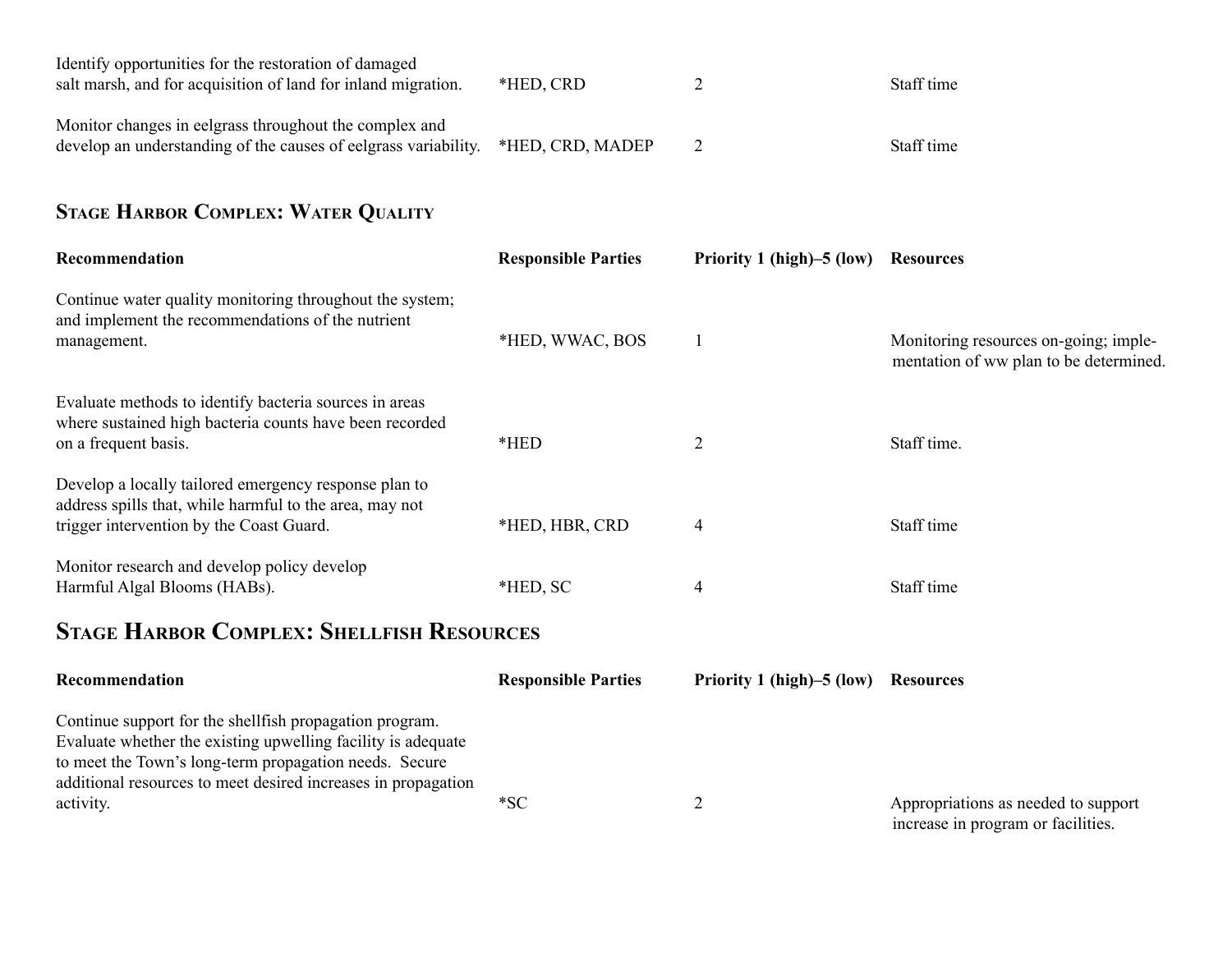| Expedite implementation of nutrient management plan |                 |                                    |
|-----------------------------------------------------|-----------------|------------------------------------|
| to protect habitat. Consider measures to reclaim    |                 |                                    |
| degraded habitat.                                   | *HED, WWAC, BOS | Resources for implementation of ww |
| plan to be determined.                              |                 |                                    |

### STAGE HARBOR COMPLEX: LAND USE AND VISUAL CHARACTER

| Recommendation                                                                                                                                                                                                                                    | <b>Responsible Parties</b>               | Priority 1 (high)–5 (low) | <b>Resources</b>                                              |
|---------------------------------------------------------------------------------------------------------------------------------------------------------------------------------------------------------------------------------------------------|------------------------------------------|---------------------------|---------------------------------------------------------------|
| Support efforts to maintain and reopen coastal views<br>on town properties or private properties.                                                                                                                                                 | *PB, DPW, CC,<br>private property owners | 5                         | Staff time                                                    |
| Explore mechanisms for preserving and restoring water<br>views from public roads in residential areas.                                                                                                                                            | *DPW                                     | 5                         | Staff time                                                    |
| Develop management guidelines related to encroachment a<br>t town landings and access points.                                                                                                                                                     | *CRD, WAC,<br>private property owners    | $\overline{c}$            | Staff time                                                    |
| Evaluate definition of water dependent uses to ensure that<br>it encompasses all desirable water dependent uses.                                                                                                                                  | $*$ PB                                   | 5                         | Staff time                                                    |
| <b>SOUTHWAY: CONTINUED ACCESS</b>                                                                                                                                                                                                                 |                                          |                           |                                                               |
| Recommendation                                                                                                                                                                                                                                    | <b>Responsible Parties</b>               | Priority 1 (high)–5 (low) | <b>Resources</b>                                              |
| Coordinate with the National Park Service and the U.S.<br>Fish & Wildlife service to evaluate issues related to access for<br>commercial shellfishing, geomorphology and erosion control,<br>navigation management, use policies and enforcement. | *CRD, BOS, NPS,<br>*USFWS, SC            | $\overline{2}$            | Staff time. Appropriations for special<br>projects as needed. |
| Preserve and protect limited town access points on<br>the Southway, particularly town access along a pathway<br>accessible from Morris Island Road.                                                                                               | *TC, BOS, CRD                            |                           | Staff time. Appropriation for purchase if<br>advisable        |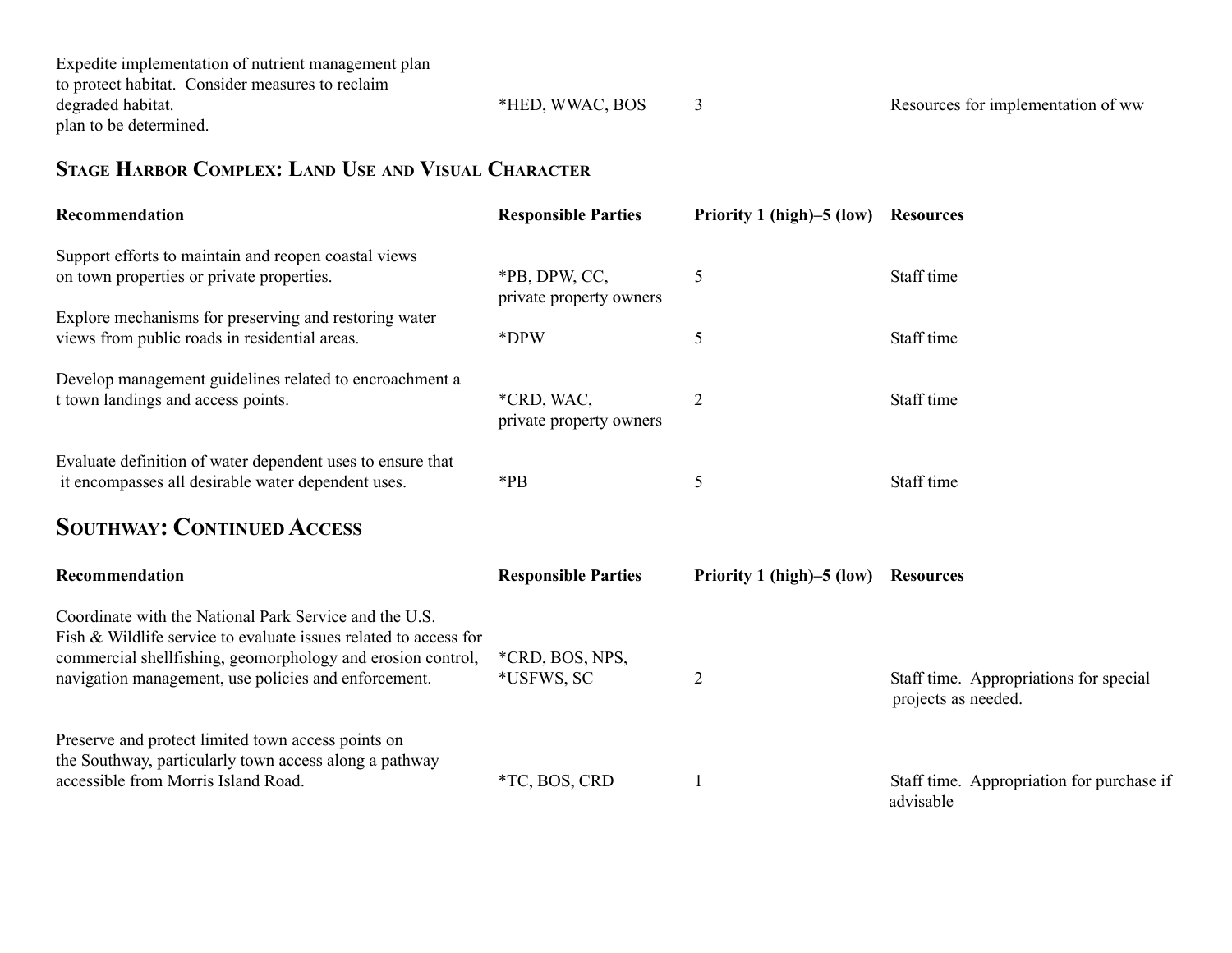#### SOUTHWAY: PUBLIC SAFETY

| Recommendation                                                                                                                                                                                                                          | <b>Responsible Parties</b>           | Priority 1 (high)–5 (low) | <b>Resources</b>                                           |
|-----------------------------------------------------------------------------------------------------------------------------------------------------------------------------------------------------------------------------------------|--------------------------------------|---------------------------|------------------------------------------------------------|
| Continue to monitor vessel traffic throughout the area and<br>evaluate the need for further speed controls, or other actions<br>to reduce vessel conflicts or disturbance to nearby wildlife.                                           | *HBR                                 | 2                         | Increase in patrol staff as needed.                        |
| <b>SOUTHWAY: NATURAL HABITAT AND RESOURCE PROTECTION</b>                                                                                                                                                                                |                                      |                           |                                                            |
| Recommendation                                                                                                                                                                                                                          | <b>Responsible Parties</b>           | Priority 1 (high)–5 (low) | <b>Resources</b>                                           |
| Seek No Discharge Area designation for the Southway;<br>evaluate and publicize existing pump out capacity.                                                                                                                              | *HED, HBR                            | 3                         | Staff time.                                                |
| Continue to work with the Cape Cod Stranding Network,<br>and seal tour providers to take measures to prevent harassment<br>or injury to seals, and to report and respond to events as<br>they occur.                                    | *CRD, HBR, CCSN, seal tour providers |                           | Staff time<br>3                                            |
| Consider use of DNA testing, or other feasible method<br>of determining bacteria sources, in areas where sustained<br>high bacteria counts have been recorded on a frequent basis.<br>Cause remediation by town or responsible parties. | *HED                                 | $\overline{2}$            | Staff time. Appropriations for testing<br>and remediation. |
| Develop a locally tailored emergency response plan to<br>address fuel spills that may not trigger intervention by<br>the Coast Guard.                                                                                                   | *CRD, HBR, HED                       | 4                         | Staff time                                                 |
| Monitor research and policy regarding Harmful Algal<br>Blooms (HABs). Develop a plan to address the prevention,<br>mitigation, and control of HABs.                                                                                     | *HED, SC                             | 4                         | Staff time                                                 |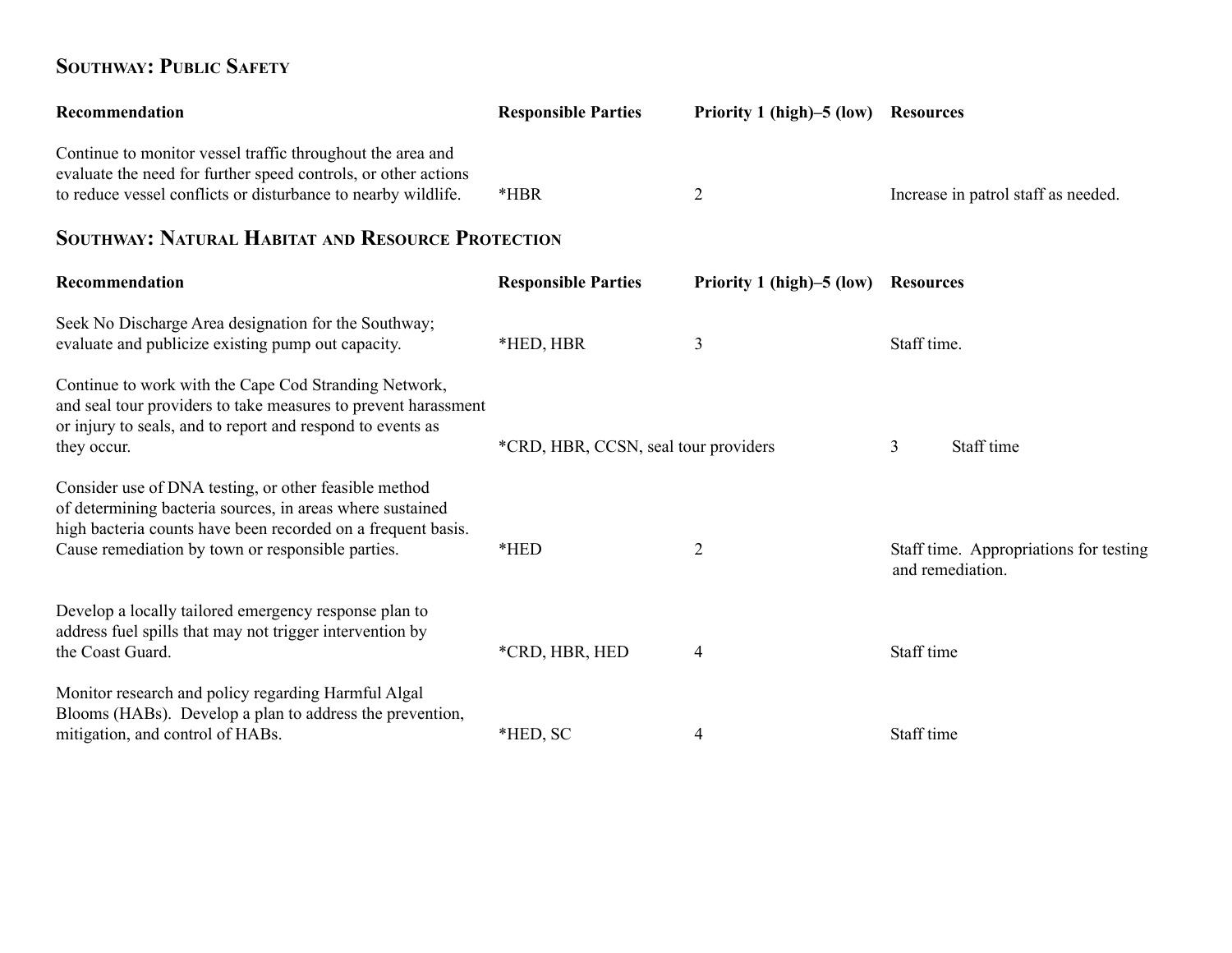# NANTUCKET SOUND: SHORELINE PROTECTION

| Recommendation                                                                                                                                                                                                                                                                                  | <b>Responsible Parties</b> | Priority 1 (high)–5 (low) Resources |                                                       |
|-------------------------------------------------------------------------------------------------------------------------------------------------------------------------------------------------------------------------------------------------------------------------------------------------|----------------------------|-------------------------------------|-------------------------------------------------------|
| Continue nourishment of public beaches to mitigate erosion;<br>evaluate/prioritize shoreline areas for re-nourishment. Identify<br>potential sediment sources for re-nourishment.                                                                                                               | *CRD, CC, PRC, DPW         | 1                                   | Staff time. Appropriations for projects as<br>needed. |
| Undertake an assessment of the Nantucket Sound Complex<br>shoreline to determine where along the shoreline of the<br>Complex new private shoreline structures may be found in<br>compliance with the plan (docks, catwalks, erosion control).                                                   | *HED, CRD                  | $\mathbf{1}$                        | Staff time                                            |
| Use the assessment to designate areas where the location of<br>new private structures may or may not be consistent with<br>the management plan. Develop performance and design<br>standards for private structures in areas where they may be<br>consistent (docks, catwalks, erosion control). | *CRD, CC, PB, HED          | $\mathbf{1}$                        | Staff time                                            |
| Evaluate current configuration of groins and jetties, particularly<br>between Red River and Mill Creek, to determine effectiveness<br>in shoreline stabilization. Evaluate re-design potential.                                                                                                 | *CRD, CC, Town of Harwich  |                                     | Staff time<br>4                                       |
| Continue support of shoreline monitoring.                                                                                                                                                                                                                                                       | *CRD                       | $\mathbf{1}$                        |                                                       |
| NANTUCKET SOUND: MAINTENANCE AND MANAGEMENT OF PUBLIC BEACHES                                                                                                                                                                                                                                   |                            |                                     |                                                       |
| Recommendation                                                                                                                                                                                                                                                                                  | <b>Responsible Parties</b> | Priority 1 (high)–5 (low)           | <b>Resources</b>                                      |
| Develop demand management policies for public beaches.                                                                                                                                                                                                                                          | *PRC, DPW                  | $\overline{2}$                      | Staff time                                            |
| Address safety concerns where boating activity takes place<br>in proximity to swimmers and moored vessels.                                                                                                                                                                                      | *HBR, PRC, DPW             | 2                                   | Staff time                                            |
| Continue/develop protocols for seaweed raking at selected<br>beaches for dune stabilization.                                                                                                                                                                                                    | *PRC, DPW, CC, CRD         | 3                                   | Staff time                                            |
| Monitor commercial activity at beaches.                                                                                                                                                                                                                                                         | *PRC, DPW                  | 2                                   | Staff time                                            |
| Address pet access/pet waste issues at beaches.                                                                                                                                                                                                                                                 | *PRC, DPW, HED             | $\mathbf{1}$                        | Staff time                                            |